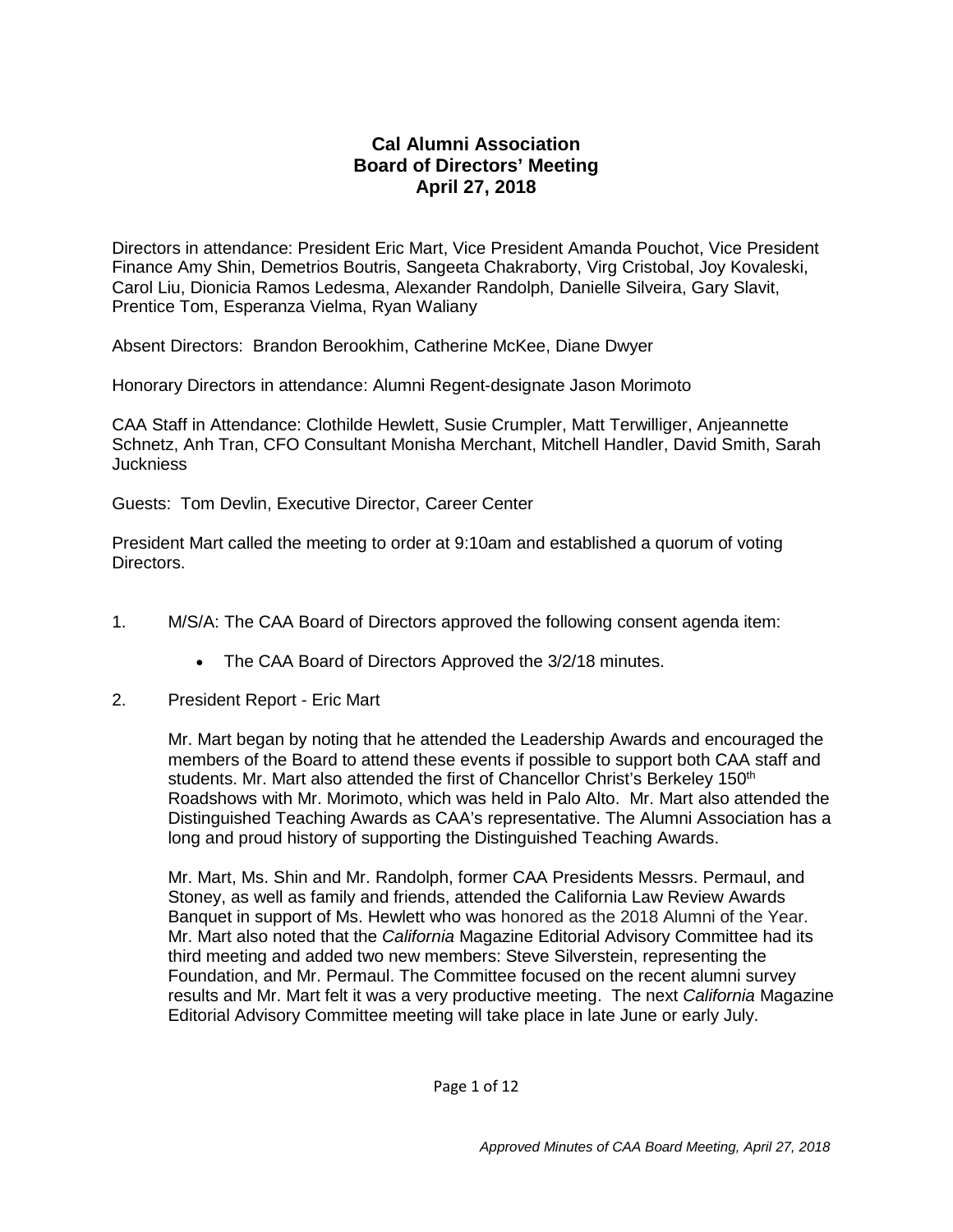## 3. Regent Report - Jason Morimoto

Mr. Morimoto shared that he attended the Regents meeting at UCLA on March 13-15. There was also a UC Regents retreat at Lake Arrowhead on April 17-19 where the Regents discussed future initiatives and broader strategy objectives for the Board of Regents. Mr. Morimoto also took a moment to note the passing of UC Regent Bonnie Reiss, who passed away from cancer on April 3. With her passing, there are five Regent positions for the governor to appoint. These will likely be appointed before the May meeting. Mr. Morimoto reminded the Board that there are 26 Board Regents. 18 are appointed by the governor, one is a student representative, and seven are ex officio members.

Over the course of the last three years, 75% of the Board of Regents is new. This could mean a dramatic change in ideology regarding public education and UC system going forward. This is important to understand and keep in mind for alumni associations as the potential for new directions appear.

There has been a lot of news recently regarding UCOP. The most recent is that there will be a no vote on the tuition hike in the May Regents meeting to continue conversations with the state legislature.

Regents are asking for \$105 million for ongoing funds to support UC such as increasing enrollment, faculty hiring, student health service, and \$35 million for necessary maintenance.

In the last Regents meeting, the most noticeable agenda item was that Regents passed a 3.5% increase in the non-resident supplemental tuition fee which is \$985. In years prior, the nonresident fee has never been an issue but given the sensitivity around cost of living, a lot of students protested this.

At the Regents retreat, the longer term vision and philosophy around the financial model was discussed, particularly many different models that had been debated in the past and implemented in some universities. One model discussed differential tuition for undergraduates, so some schools are choosing to charge more for various majors. Regents also discussed an optional guaranteed tuition rate for undergraduates. Ultimately, the Board gravitate more towards a stable tuition partnership with the state in the hopes of building additional transparency multi-year budget guidance.

Each of these campuses have really specific issues that on a whole are not represented. For example, some of the younger campuses aren't getting nonresident tuitions, such as Riverside and Merced. It is important to look at problems campus-specifically rather than always at the broad UC-level.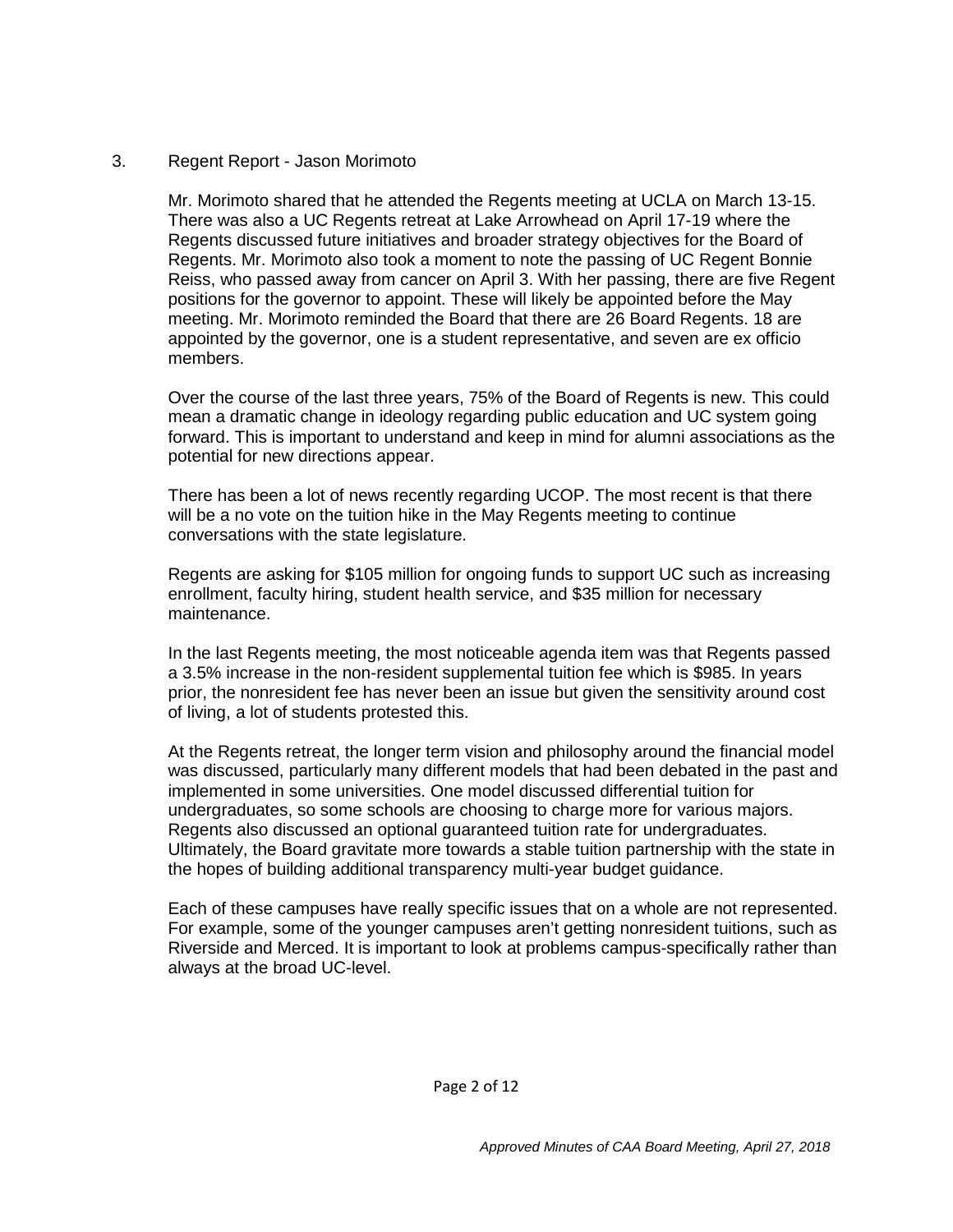4. Finance Report - Amy Shin, Monisha Merchant

CAA is currently in the process of completing the audit with Moss Adams and the audited financials will be finished soon.

## 5. 2017 Alumni Survey Results - Susie Cohen Crumpler, Sarah Juckniess

Ms. Crumpler introduced Ms. Juckiness to begin the alumni survey presentation. CAA's goals are to represent the general alumni population and the survey helps to inform future CAA programming and fundraising efforts, and to identify trends and measure success in meeting CAA's mission.

There were three broad contents: core, which depicts the overarching feedback on feelings about the UC Berkeley experience, campus involvement, campus communications, and alumni programming, and two modules, which provide extensive feedback on key CAA program areas and initiatives and student outcomes which demonstrate information on areas of study, and is used by campus for accreditation.

100% of the survey population receives the core modules and a smaller segment of the population receives one of the five different modules focused on: fundraising, membership, jobs and careers, *California* magazine (given to CAA members), and the student experience.

At the time of the survey, Berkeley had 495,000+ living alumni and 224,000 alumni allowed email. The survey was sent to 176,000+ alumni with undergraduate or graduate degrees and valid email addresses. The survey produced a 13% response rate and 23,000+ total responses. Alumni feedback from survey responses can inform strategic planning such as program development, particularly for early to mid-career stages, preferences for on campus alumni facilities, strategies to increase overall engagement of alumni, and communicating CAA's role as the association for all Cal alumni.

Ms. Juckniess then began explaining the results and trends from the survey responses. Overall, alumni feel very positive about UC Berkeley. 80% feel great pride in Berkeley and 48% feel a great deal of emotional connection to UC Berkeley. In terms of CAA's role, 30% of alumni feel CAA serves alumni well or very well. 26% feel CAA connects CAA to each other and 47% feel CAA connects alumni to the university.

Most alumni know about CAA membership, athletics events like tailgates, Alumni Chapters, and California magazine. 91% of CAA program participants would recommend CAA programs to fellow alumni. Alumni feel more inspired and more connected to fellow alumni and the university through engaging with CAA. The most inspiring activities were lectures, scholarships, volunteering, mentoring, student recruitment, and Cal Discoveries Travel. The most connective activities were Alumni Chapters, networking, mentoring, reunions, California magazine, and volunteer opportunities.

62% of alumni would visit campus more or much more often if additional facilities were offered at Alumni House. Most of interest were 1) an event space 2) pre event food and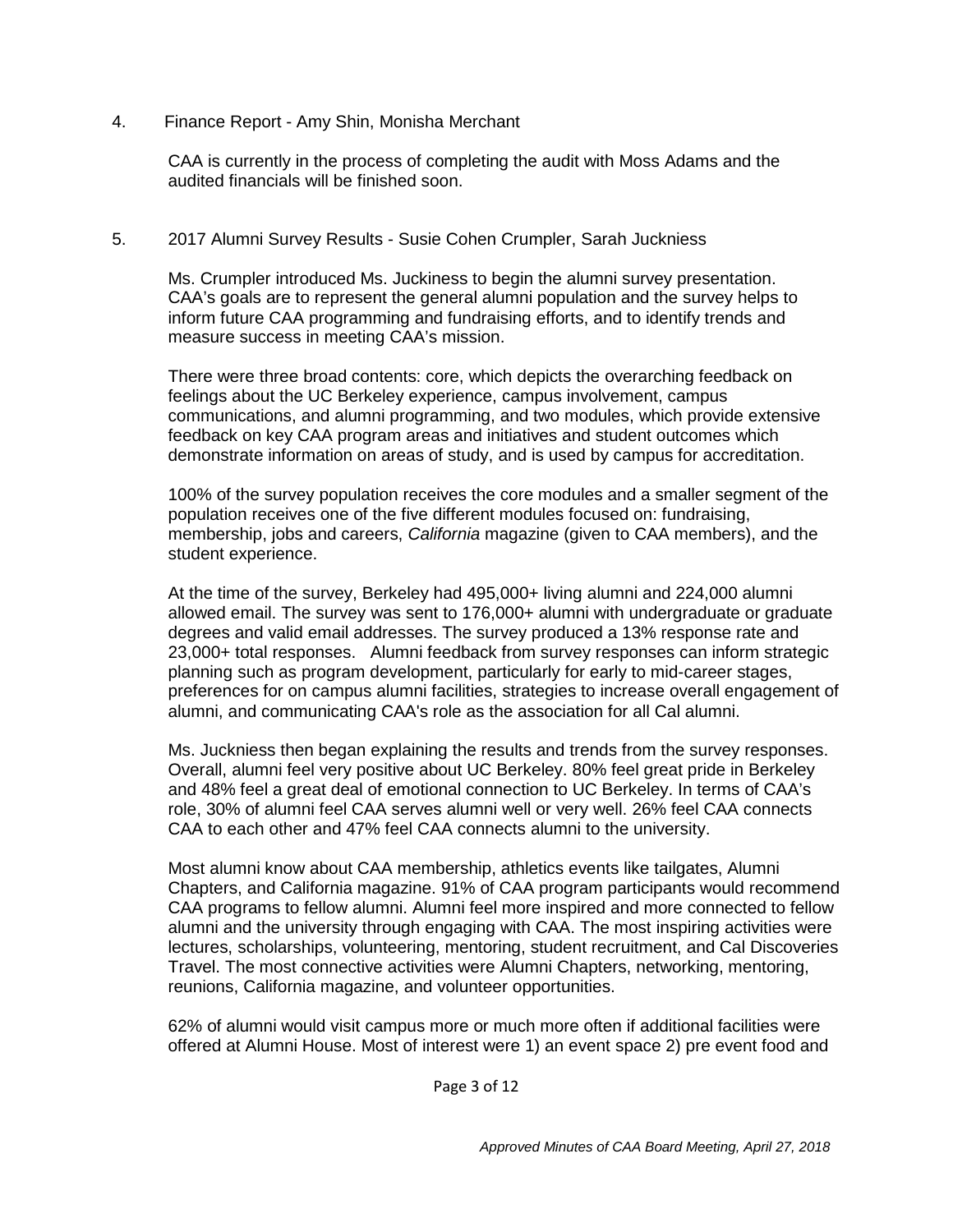drink 3) large venue for notable guests 4) lounge area 5) theater space. Alumni identify Chapters as most important for CAA to maintain and grow. 80% of alumni surveyed are not part of an alumni chapter and 49% would like to join one.

48% of alumni are aware of Cal Connection, 32% are aware of CAA social media channels, and 46% are aware of UC Berkeley social channels. Many alumni are also comfortable with digital communication. 85% prefer email communications but are turned off by too much of it.

Alumni under 40 are most comfortable with online tools but still value connection in person. 40% find online programming valuable and 51% want online programs that connect them with alum in their local area. 77% of young alumni would like to network with alumni in related fields and 58% want professional development programs. Top areas of interest for networking were 1) medicine/healthcare 2) education 3) engineering 4) technology.

The surveys revealed that alumni under 40 are less aware of current CAA programs than those 40+. 27% are less aware of California magazine, 23% less aware of lectures, 22% are less aware of Cal Advocacy. Twice as many under 40 alumni report not becoming a member because it's too expensive and rated cost as a key factor in their decision to participate in alumni events.

For young alumni and under-40, the top-valued CAA member benefits were 1) showing support for UC Berkeley 2) Use of UC libraries 3) career and networking benefits 4) intellectual lectures. For 40+ alumni, the top-valued benefits were 1) showing support for UC Berkeley 2) California subscription 3) use of UC library 4) intellectual lectures.

Alumni under 40 are most motivated to engage in key activities and most likely to be vocal ambassadors. 70% want to attend social and volunteer events, 77% connected with other alumni in the past year, and 66% mentioned Cal five+ times in the past year. Ms. Juckniess noted that the key takeaway from this information is that doing the work to engage under 40 alumni can become exponentially beneficial for CAA to achieve its primary goals. Another takeaway is that when alumni can become engaged, they really enjoy their experience and usually remain engaged.

Ms. Juckniess then began breaking down the demographics of the survey response population. 35.6% of the survey respondents graduated between 1942-1983, 30.7% graduated between 2007-2010 and 33.8% graduated between 1984-2006.

The median birth rate of respondents was 1967 which is in line with the average birth year of Cal alumni overall. 62.3% of respondents were over the age of 40.

52% of respondents were men and 48% of respondents were women. 77% of respondents earned undergraduate degrees from UC Berkeley and 32% earned graduate degrees. 56% of respondents overall were engaged with CAA and only 15% were CAA donors. 64% were UC donors as well. Additionally, out of the 23,000+

Page 4 of 12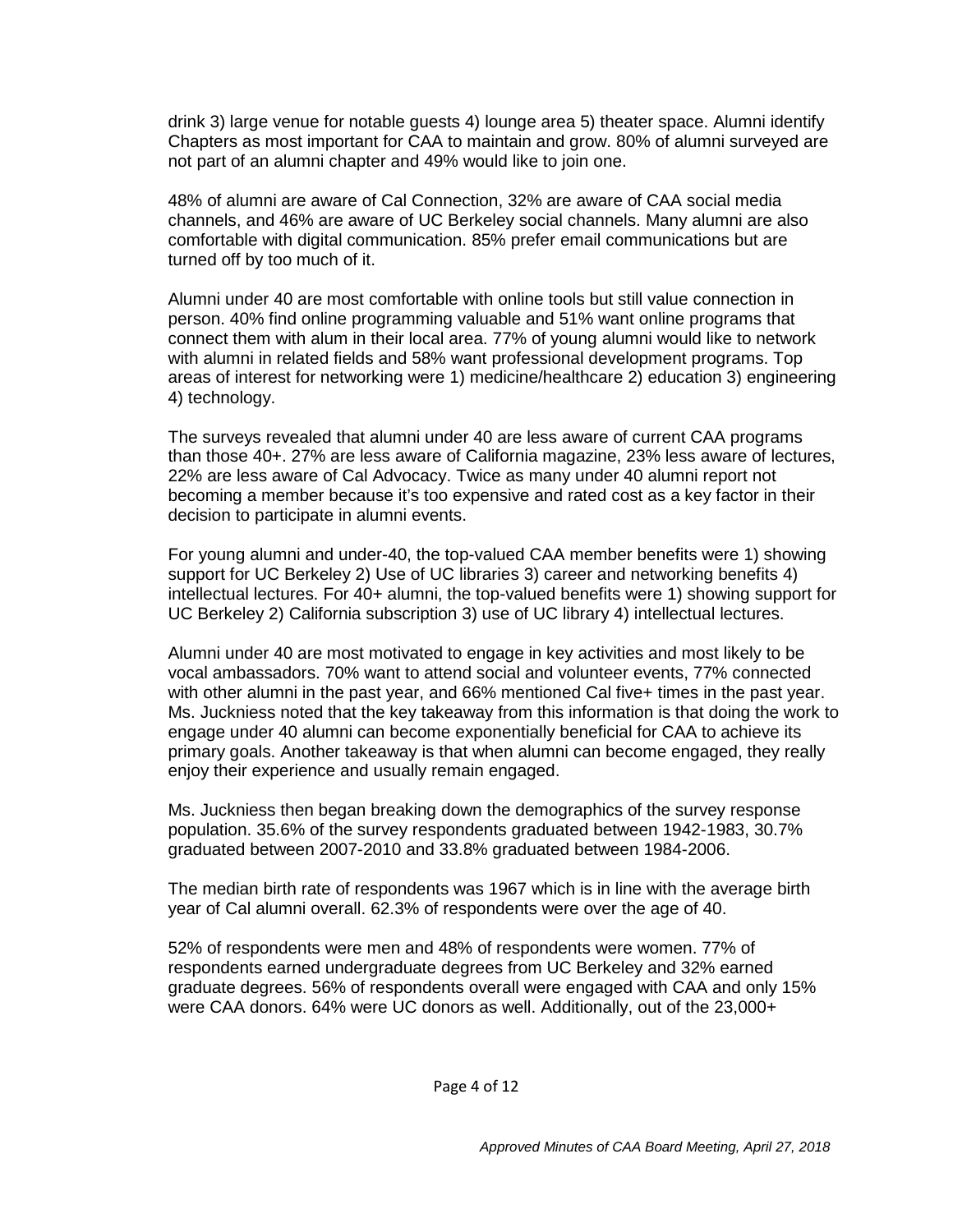respondents, 16,000+ were from California. Ms. Juckniess noted that most of the alumni population lives in California especially the Bay and the Los Angeles area. There was minimal change from the 2014 and 2011 surveys regarding respondents' overall feelings about UC Berkeley. 60.8% felt very positively, 27.6% felt somewhat positively and 6.9% felt neutral/mixed about UC Berkeley.

80.5% felt a great deal of pride in their UC Berkeley degree, 15.9% felt a fair bit of pride in their degree, and 3.1% felt only a little bit of pride. 48% felt a great deal of an emotional connection to UC Berkeley and 36.8% felt a fair bit of emotional connection.

52% of respondents 'do not know' how well CAA serves all alumni while 25% believe CAA serves all alumni well. 48% of respondents 'do not know' how well CAA connects all alumni to each other while 26% felt CAA does not do it very well and 22% feel CAA does it very well. 38% of respondents were not sure how well CAA keeps alumni connected to the university, 37% felt CAA keeps alumni well connected, and 16% felt CAA does not keep alumni connected very well. Overall, 30% of survey respondents felt CAA serves all alumni well or very well.

Additionally, the average under 40 alum feel mostly to very positive about UC Berkeley and identify primarily with the University, and then with their college/school or student group. The average under 40 alum has a personal annual income of \$65,000 - \$79,000 and works in technology, healthcare, or education. They are also 20% more interested in networking, social events, volunteering, and career events than alumni 40+. The top six professional programming interests out of 10 were professional development, networking, job postings, mentorship, career transitions, and leadership training. Young alumni also feel most strongly that CAA should support programs that further their careers. The key factors affecting alumni participation in events were location, cost, and quality.

The key takeaways from this survey were 1) alumni continue to feel generally positive about UC Berkeley, have a great deal of pride in their degree, and maintain a significant emotional connection to Cal 2) 30% of alumni surveyed think CAA is doing well at serving all alumni, but score CAA lower in connecting alumni to each other and to the university 3) alumni awareness of, and participation in, CAA programs shows room for improvement, but satisfaction with programs continues to run high among participants 4) alumni rate California magazine the second most popular among campus publications, second only to berkeley.edu 5) members and nonmembers alike find lectures and chapters most valuable and inspirational 6) alumni under 40 demonstrate key differences in program interests in comparison to general alumni group.

6. Strategic Plan Update via FY2018 KPI Progress Report – Susie Cohen Crumpler

Ms. Crumpler began by stating that CAA's programs and services should all feed into the strategies and goals that were identified in the 2018-2022 strategic plan. Ms. Crumpler then reviewed CAA's mission: to advance and promote the interests of the University of California, Berkeley by connecting alumni with each other and our alma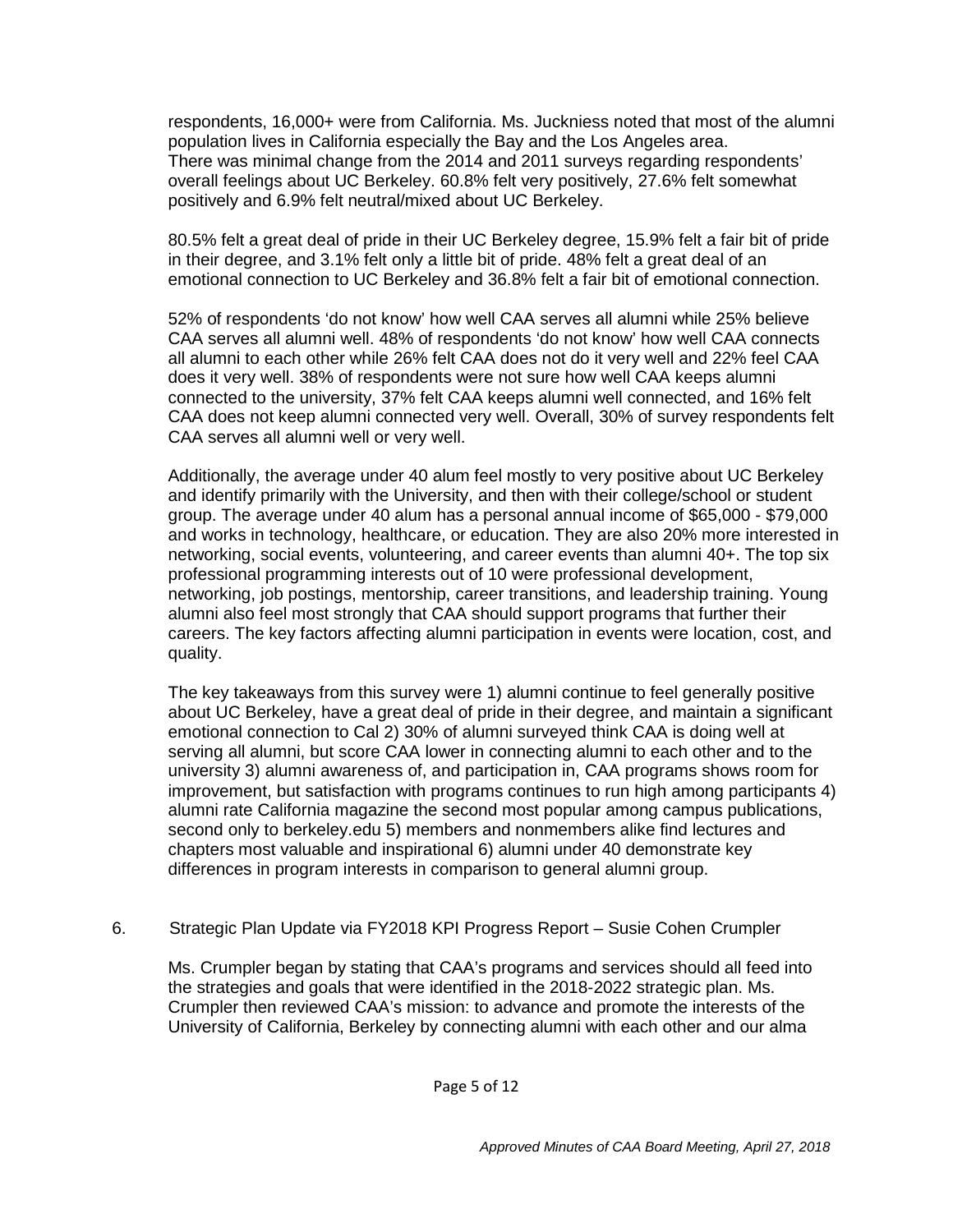mater. Together with our campus partners, we play an integral role in informing, engaging, and inspiring alumni to support the university by participating and volunteering in university programs and events, acting as ambassadors and advocate on behalf of the university, and giving to the university.

CAA's Vision Statement is that 'All Cal alumni worldwide are connected and actively engaged with UC Berkeley for life.' CAA serves all Cal alumni and our strategic direction should 1) focus on efforts that attract, engage, and serve the greatest number of alumni 2) strengthen our partnership and coordination with campus and 3) increase our financial resources. The overarching goal is to grow the number of alumni who are engaged while simultaneously nurturing the alumni who are already engaged, leading them to the outcomes identified in our mission.

Currently, out of 510,547 living alumni, 136,729 are engaged as of 2017, which is 27%. CAA is beginning to implement the strategies associated with CAA's strategic plan. There are several strategic plan metrics: 1) progress by program and department area included in Executive Director's Report 2) progress report from committees 3) Key Performance Indicator ("KPI") Progress Report - reports on quantifiable strategic plan key performance indicators. Overall, there are six core strategies. Each has specific goals and each goal has a KPI attached to it.

The new scorecard takes the priority KPIs for 2018 and plots them out. Green indicator 'on target,' yellow indicates 'in process, some challenges' and red indicates 'delayed.'

Strategy one is to prioritize high yield alumni engagement activities that target key alumni market segments, supported by a data-first mindset. Goal 1.1 is to increase overall engagement of alumni through building the capacities and resources of alumni volunteer-driven chapters and networks. KPI 1.1.1 depicts the total number of individual contactable alumni engaged with CAA. For 2018, the goal is to increase the total number from 167,351 in 2017 to 170,698 which would be an 18% increase. The scorecard is what CAA uses to determine whether programs are on track and on target to meet specific goals regarding engaging alumni. The scorecard was developed to track engagement with custom queries from CADS. CAA will also develop a new growth plan for a monthly e-newsletter. Most programs are on track to meet EOY target for number of alumni engagement. Ms. Crumpler noted that there are some dependencies 1) online: success of the new email subscriber campaign 2) Career Network: success of online platform pilot 3) advocacy: ability to access UCOP data 4) membership: Grad Pack sales and renewals of the Directory purchasers. Overall this KPI is in process with some challenges.

KPI 1.1.2 was completing the development of program plan for alumni volunteer-driven chapters and networks. This KPI is on target. Strategies include: CAA streamlined chapters' event and grant process, integrated student engagement, alumni events, advocacy, and scholarship events within alumni chapter program, supported chapter leaders at Alumni Volunteer Leadership Conference, improved chapter web reporting process, and alumni chapters manual and policies, and hired a Program Manager to focus on strategy and resources for cultural and affinity chapters. The new infrastructure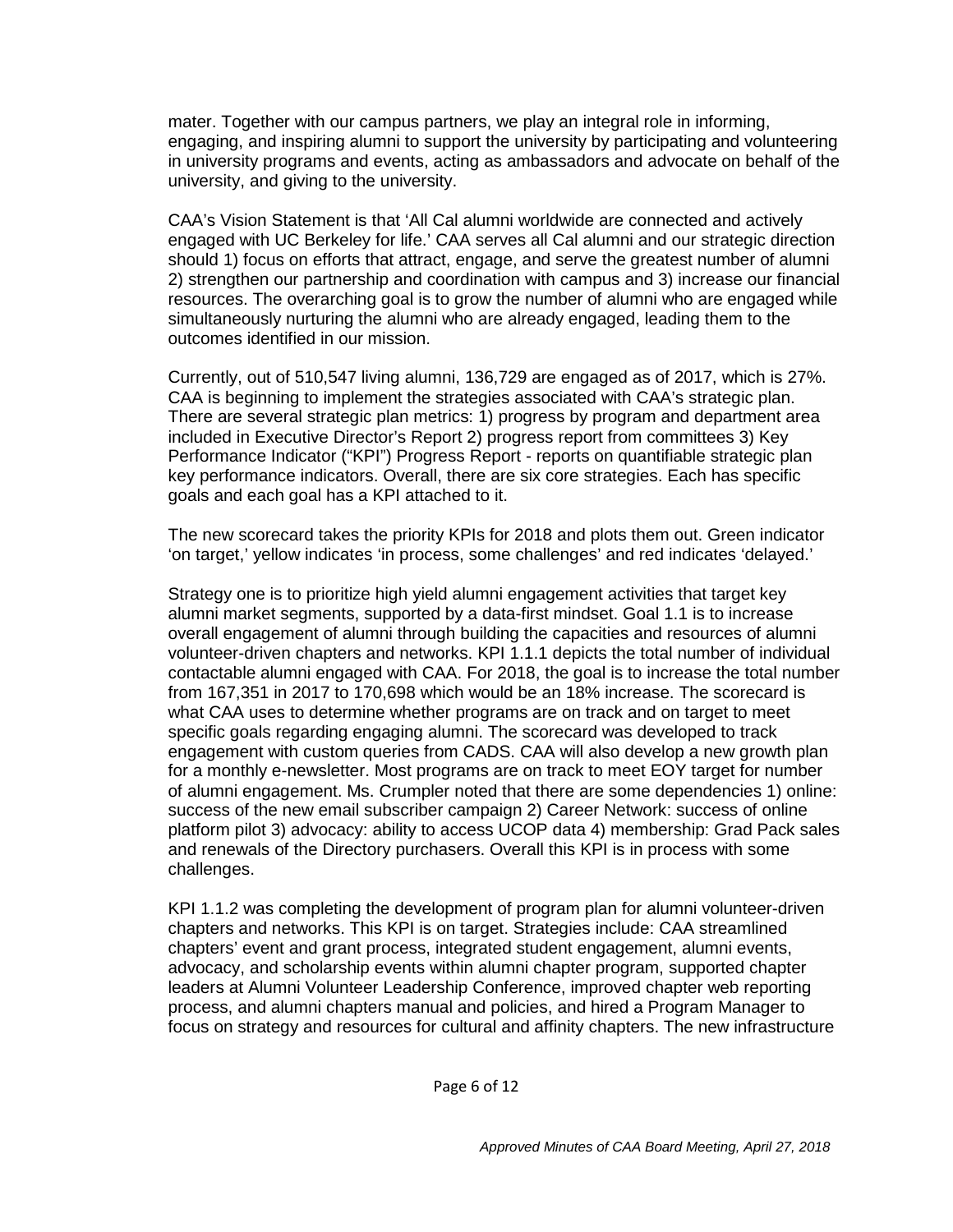for Alumni Chapters program supports an increased number of chapter-led events for 2018.

Goal 1.2 is to support alumni in their early to mid-career phase of life through the development of robust career and professional networking programs. KPI 1.2.1 is that CAA completed development of career and networking program for alumni in early-mid career stage 40 and younger engaged in career and networking program (PeopleGrove). Overall, this is in process with some challenges. Strategies include having implemented a new online alumni-student mentoring program for pilot group of alumni and students and having developed a plan to set up a pilot webinar archive project to create an ondemand option for webinar series.

Strategy three is to ensure all Cal alumni are aware that CAA aims to reach, serve and engage all alumni of UC Berkeley. Goal 3.1 is to create and implement a communications plan that messages CAA's role as the alumni association for all Cal alumni. KPI 3.1.1 is comprehensive messaging and promotional strategy to increase awareness of CAA among all alumni and the campus community through all viable channels: email, social, web and print. CAA is currently on target for this KPI. CAA began promotions in spring 2018 magazine, Cal Connection, Campus Community enewsletters, CAA social media channels, and on the website. CAA has also developed digital display signage promoting the breadth of CAA programs for daily and specialevent use at Alumni House. CAA has also launched Young Alumni News profile series to increase CAA visibility and appeal to young alumni community. The written communications plan to be completed by Q3. KPI 3.1.5 is that the percentage of alumni survey respondents who believe CAA is serving alumni well or very well will reach 38% by 2020 (on alumni census survey). This KPI is currently in process with some challenges.

The first goal of Strategy Four is to coordinate communications with and engagement of alumni with campus leadership, particularly UDAR and the Office of the Chancellor. KPI 4.1.1 is monthly meetings with UDAR and the development of a join UDAR/CAA alumni relations plan. This KPI is currently on target. Goal 4.2 is to support campus efforts to develop a pipeline for alumni philanthropy and KPI 4.2.4 is to increase the number of alumni who donate CAA from 2939 in 2017 to 2998 by 12/31/2018. This KPI is currently on target. Strategy Six is to pivot resources toward current and new revenue businesses that can produce the highest yield in financial ROI while also building alumni engagement. Goal 6.1 is to determine which current revenue programs should receive additional investment to grow and which ones we should fundamentally alter or divest from partially or completely. KP1 6.1.1 is to review the programs and services offered and determine alignment on priority of programs from a resource standpoint. This is currently on target.

7. Career Services Overview – Tom Devlin, Executive Director, Career Center

Ms. Hewlett introduced Tom Devlin, the Executive Director of the UC Berkeley Career Center, who will provide an overview of the services the Career Center provides.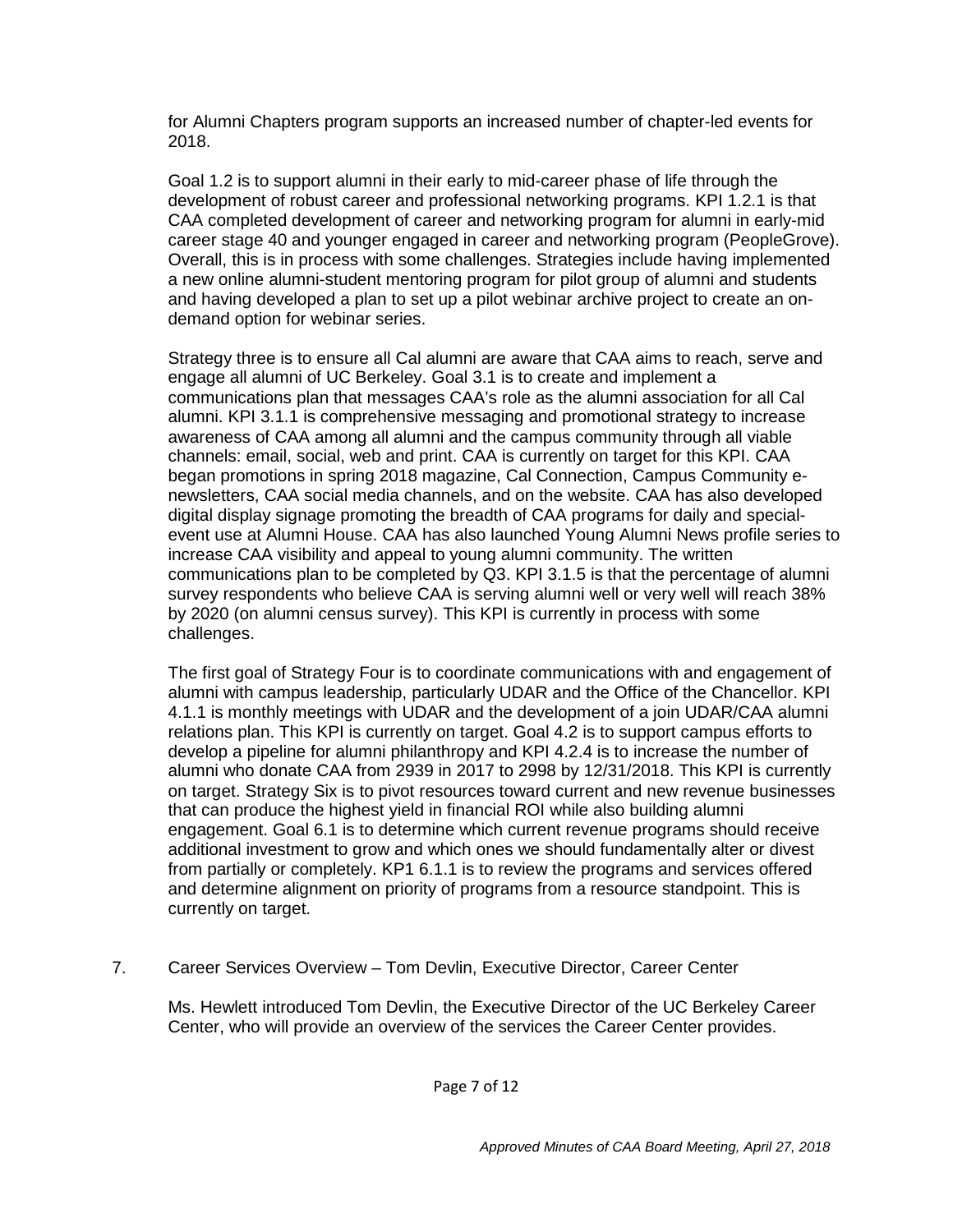The Career Center serves: the College of Chemistry, College of Engineering, College of Environmental Design, Haas School of Business, College of Letters & Science, Prehealth Professions, College of Natural Resources, International Students, Students with Disabilities, and PhDs & Postdocs.

Mr. Devlin began with a brief discussion about the Class of 2017. 55% are employed, 19% are seeking employment, 18% are attending a professional or graduate school, and 8% are engaged in other activities. 25% who are employed currently join a nonprofit, education, or government work, which reflects the value of the students. Mr. Devlin also noted that within the 18% attending a professional/graduate school, in engineering, 35% go onto graduate school because a masters in engineering means a higher salary, which is not the case for all fields.

Mr. Devlin asked the Board to guess what they believe the average salary for the Class of 2017 was. The highest salary average was from Electrical Engineering and Computer Science degrees, which was \$109,000. English major salaries were \$47,000, Sociology major salaries were \$50,000 and Haas undergraduate salaries were \$77,000.

UC Berkeley has about 400 students in a class of 7500 that want to go to medical school. Of these 400, only 25% apply during their senior year - others apply years later. This is largely due to classes being too intense - many do not want to expend energy on the application and interview process of applying to medical schools.

Mr. Devlin noted that the Career Center attempts to facilitate three primary goals.

- 1. Career Clarity providing students the opportunity to identify their career direction.
- 2. Career Competitiveness providing students the opportunities to enhance their marketability via real world experiences
- 3. Career Connections UC Berkeley does not provide much of a competitive edge in the current job market so students must increase their marketability in other ways, such as multiple internships.

To be successful, the Career Center must go to the students, rather than expect students to come to the Career Center.

Key trends within the Career Center:

- 1. Handshake: Right now, it is critical that there is some kind of 24/7 access to the Career Center, which is what Handshake facilitates. 24,000 students have registered on Handshake. Some consider Handshake to be the best online platform within UC Berkeley. Students can find jobs on Handshake, post their resumes, make appointments and interviews.
- 2. Student Expectations: Most students want to marry a career experience with an academic program. The Cal culture is still very heavily academics-leaning.

Page 8 of 12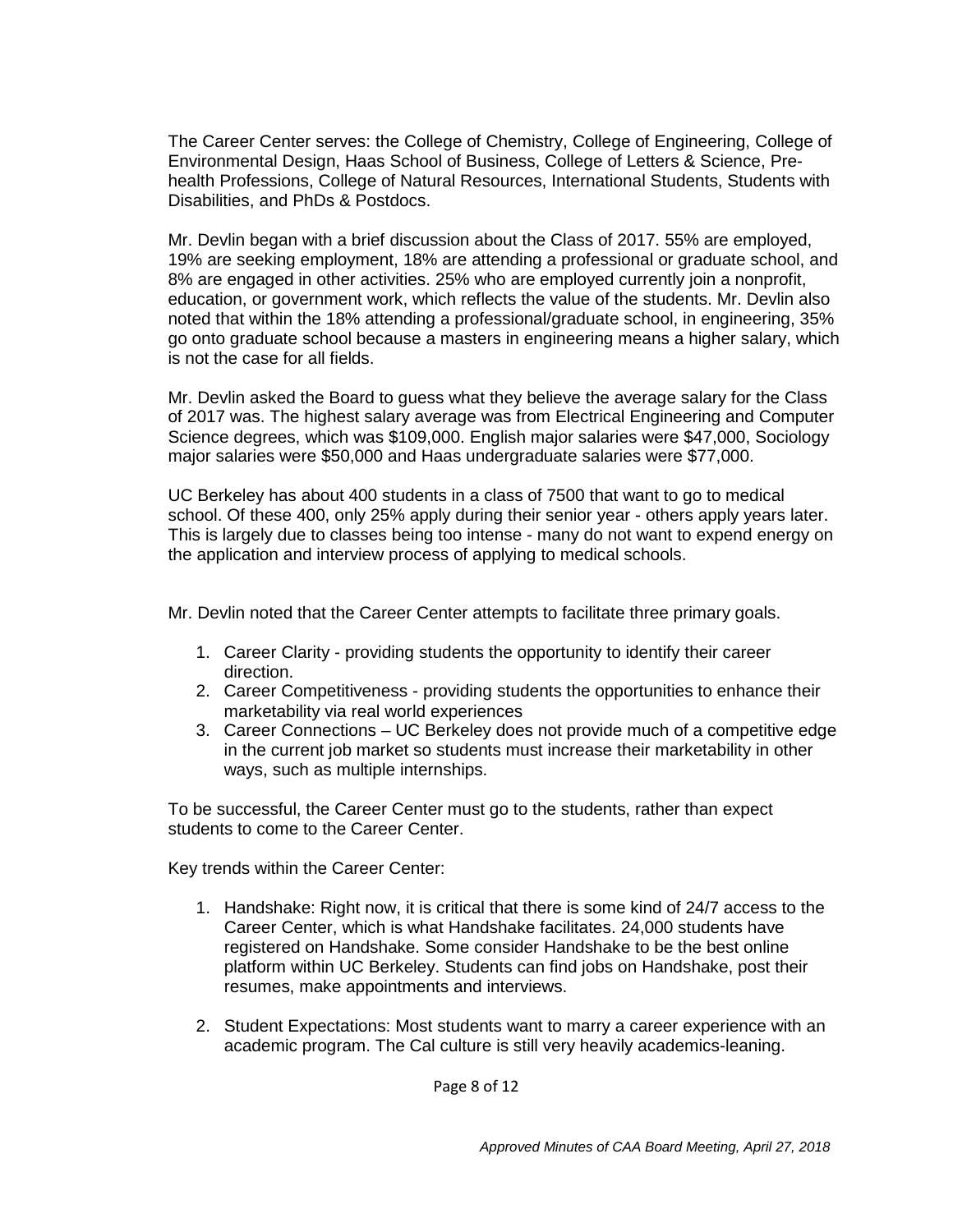Today's student needs a connection between academics with a career experience. Graduate students have two priorities: mental health and careers.

- 3. Internships: Internships are extremely important to students nowadays for two primary reasons - it increases marketability and gives them a chance to test out a career.
- 4. Student/Alumni connections: Students want to talk to people who have been successful and want a role model. For a good third or more students, parents do not serve as professional role models for them.
- Mr. Devlin explained some of the major challenges the Career Center faces overall:
	- 1. High demand among students
	- 2. Revenue: Career Center generates about 40% of its revenue through Berkeley Circle, Career Fairs, etc.
	- 3. Fee for alumni (the Career Center is hoping to abolish this fee)
	- 4. Counseling

Mr. Devlin then described some of the strategic partnerships the Career Center is hoping to develop.

- 1. Extern Program students shadowing alumni during January
	- a) 60% of students who participate in this receive an internship offer (not necessarily from the person or group they externed with)
	- b) 98-99% of the alumni and students said they would do this externship program again
- 2. Connections alumni/students campus networking events
- 3. Berkeley Career Network a customized 'Linkedin' software package for students
- 1:00pm: Public Comment

Mr. Mart asked for public comment. There was no public comment.

8. Young Alumni Survey – Anh Tran

Ms. Tran began her presentation by noting that this strategy directly relates to KPI 1.2.1 which is to complete development of career and networking program for alumni in earlymid career stage, 40 and younger, engaged in career and networking program.

The 2018 priorities are to:

- 1. Leverage alumni chapters and networks
	- a) Scale existing CAA events such as Day of Service, tailgates, etc.
	- b) Connect alumni student group affiliates to cultural and affinity chapters

Page 9 of 12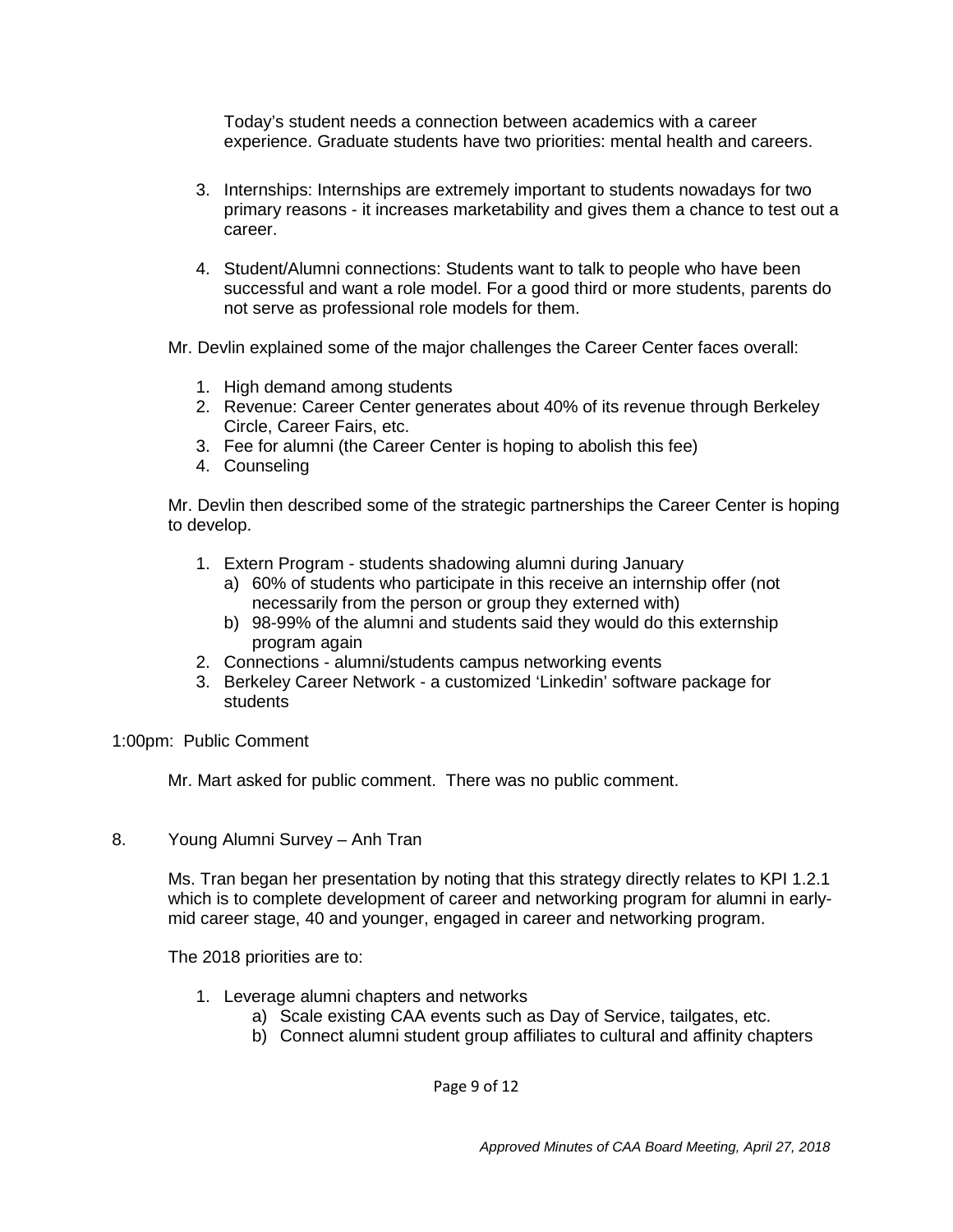- 1. This is proving to be very important to alumni, especially the 40 and younger group
- 2. Developing faculty lecture series
- 3. Pilot 'Welcome to the City
- 4. Building a pipeline, especially 1-5 years after graduation
- 2. Leverage technology
	- a) Launch Berkeley Career Network alumni-student online platform
	- b) Develop The Berkeley Network webinar archive platform for on-demand access
	- c) Increase social media outreach
- 3. Leverage volunteer opportunities
	- a) Engage young alumni through virtual platforms
	- b) Recruit young alumni for lead volunteer positions (some chapters have a young alumni board position but it is not universal)
- 9. Advocacy/Legislative Update Clothilde Hewlett, Mitchell Handler

Ms. Hewlett explained that UC received a 3% general fund increase (\$92 million) in the Governor's January budget proposal. This amount falls short of the funding needed to take care of our current students and expand access. UC educates 90,000 more students system-wide than it did in 2001 yet state funding has remained flat.

In addition to the funds provided in the Governor's budget, the University is requesting:

On-Going Funding Request: \$105 million

- a. \$70 million in lieu of 2018-19 Tuition and Student Services Fee Increase. This investment will fund improvements to ensure student success and timely graduation: faculty hiring, academic counseling, student mental health services, graduate student support, and classroom facilities.
- b. \$25 million to address impacts to students of recent growth
- c. These funds will address larger class sizes, the student to faculty ratio, and increased demand on student services that are consequences of the enrollment growth.
- d. \$10 million for 2018-19 enrollment growth

To continue access for qualified students, UC requests enrollment grow funding for 500 California resident undergraduates (\$5 million) in 2018-2019 in addition to the 1500 new students that the UC will fund reducing or eliminating other expenditures (\$15 million) from within its existing budget.

M/S/A: The CAA Board of Directors approved the issuance of CAA Letter of Support to California State Senate and Assembly Representatives for UC's 2018 Budget Priorities

Page 10 of 12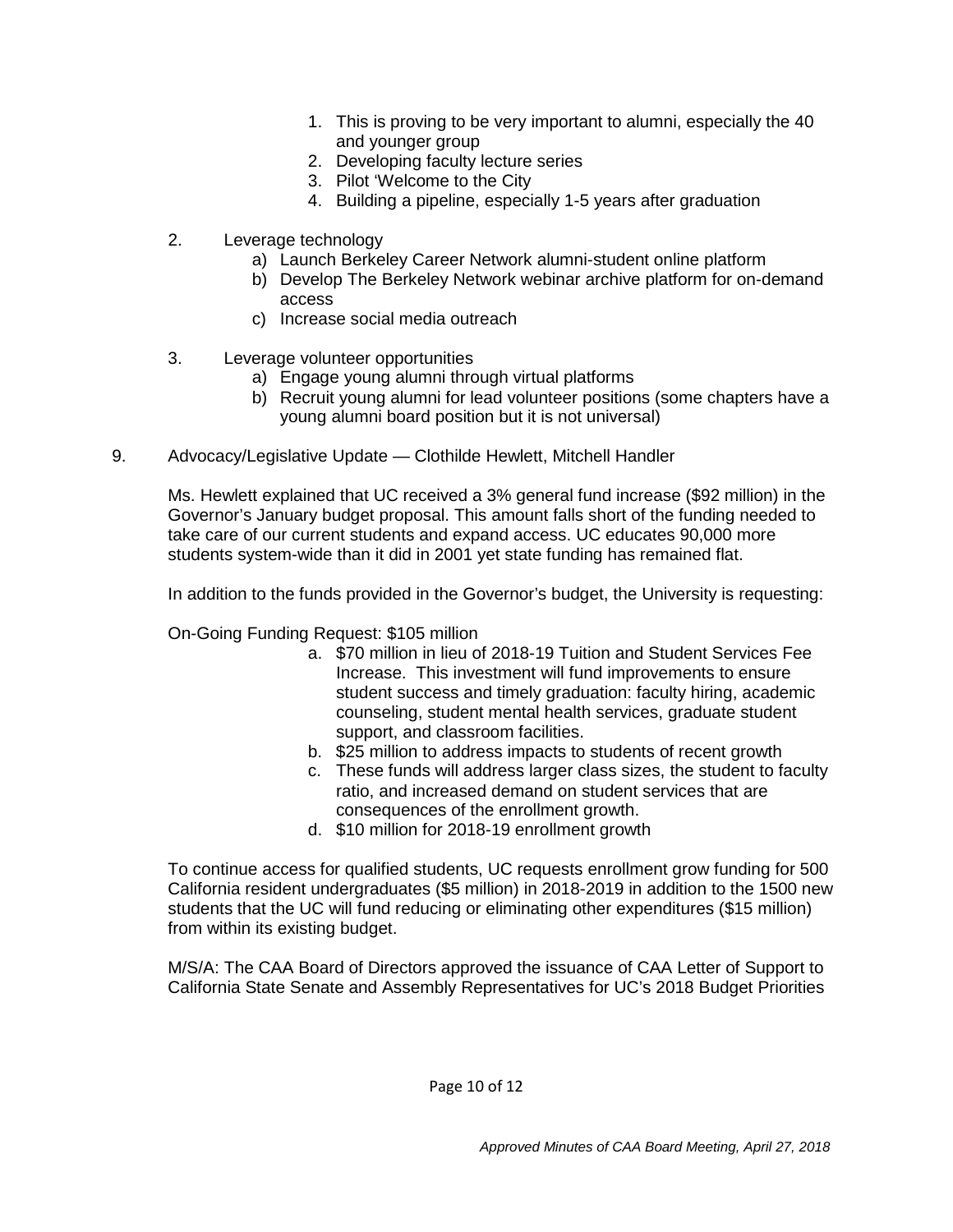10. Alumni Regent Rotation Update — Jason Morimoto

Mr. Morimoto provided an update on the AAUC Regent Rotation. AAUC agreed to a 24 year Regent rotation which better reflects the current alumni bases of the 10 campuses. Committees with representatives from all campuses met for a year to deliberate over various proposals. This schedule begins in year 2022-2023 and oversees the Regental schedule for the following 24 years. Each campus has a set number of Regental appointments.

M/S/A: The CAA Board of Directors approved the "Memorandum of Understanding Regarding Officer Representation of Certain Member Organizations of the Alumni Associations of the University of California" Representing the 2022-2046 Alumni Regent Rotation Cycle.

Mr. Mart placed the meeting into closed session, all non-voting Directors were excused from the meeting.

11. Closed Session: 2018 – 2022 CAA Board of Directors Slate Recommendation – Amanda Pouchot

M/S/A: The CAA Board of Directors approved the following slate of Directors recommended by the Nominating Committee to serve a four year term beginning July 1, 2018 – June 30, 2022: (1) Allard Chu '09 (2) Kiran Rao '98 (3) Robert Sproul '69 (4) Kirk Tramble '93.

M/S/A: The CAA Board of Directors approved Michael Steckler to serve a one year term as Student Director beginning July 1, 2018 and ending June 30, 2019.

12. Closed Session: Executive Performance – Amanda Pouchot

M/S/A: The CAA Board of Directors approved the 2018 Executive Director Performance goals.

13. 2018 – 2019 CAA Vice President Election

Mr. Mart announced that there was one candidate, Amanda Pouchot, duly nominated to serve as CAA President from July 1, 2018 – June 30, 2019. No nominations were raised from the floor, the CAA Board of Director voted by written ballot. Ms. Pouchot was elected to serve as CAA Vice President July 1, 2018 – June 30, 2019.

14. Closed Session: Board Discussion

Mr. Mart put the meeting into closed session for Board discussion and excused all nonvoting Directors and CAA Staff.

Mr. Mart brought the meeting back into open session.

Page 11 of 12